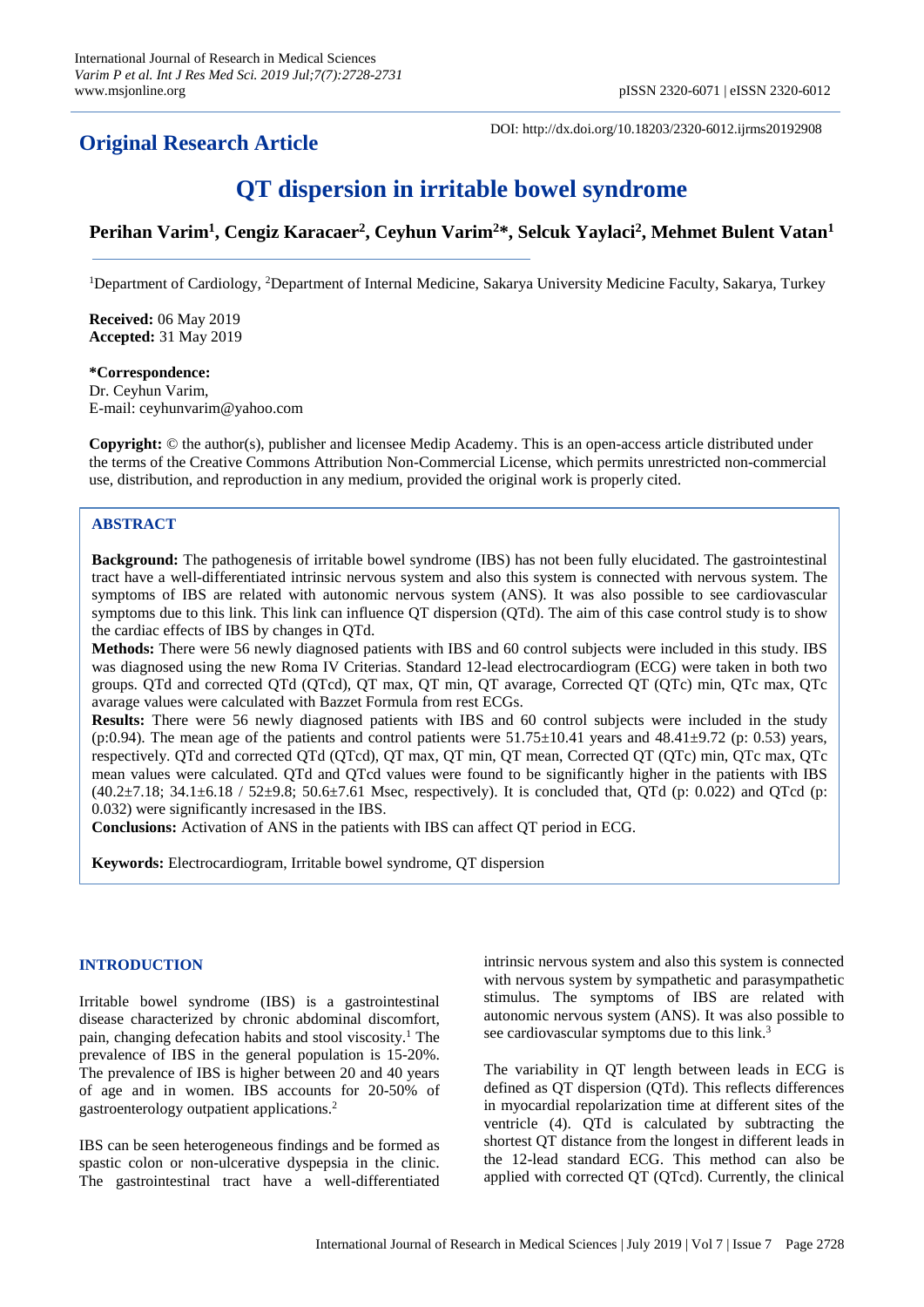use potential of QTd has not been established. QTd is related with congenital long QT syndrome, some antiarrhythmic drug toxicities, hypertrophic cardiomyopathy and myocardial infarction. 5-7 It is shown that there is a relationship between QTd and ANS.<sup>8,9</sup>

The aim of this study was to determine whether a significant QT dispersion changes in IBS or not.

#### **METHODS**

A total of 56 newly diagnosed patients with IBS (Group 1) who were applied to internal medicine/gastroenterology polyclinics of Sakarya University Hospital between April 2016 and June 2018, and 60 control subjects (Group 2) were included in this case control study. IBS was diagnosed using the new International Working Team (Roma IV) Criterias.<sup>10</sup>

Patients who were diagnosed with IBS and were not diagnosed as another pathology were included in the study group. 60 healthy subjects were included in the control group. Similar age and gender were found for control group as study group.

Standard 12-lead electrocardiogram (ECG) were taken at rest in both two groups. The duration of the QT interval was measured by the cardiologist from the start of the QRS complex to the end of the T wave. The median RR and average QT interval was computed after exclusion of RR intervals that immediately preceded or followed premature ventricular complexes. Bazett's formula (QTcBazett, QT/√RR) were used to correct the QT (QTcd) interval for heart rate. A prolonged QTcBazett was defined as a QTc greater than 450 ms for men and greater than 460 ms for women according to the American Heart Association (AHA) recommends. QT dispersion is defined as the absolute difference between the maximum QTc and the minimum QTc time. This difference is considered to be 50 ms by the American Heart Association and the American Cardiology / Heart Rhythm Association (American Heart Association and the American College of Cardiology/Heart Rhythm Society). Time above this value is defined as prolonged QT dispersion. <sup>11</sup> The institutional ethics committee approved the study protocol.

#### *Statistical analysis*

Statistical analysis was made using computer software (SPSS version 19.0, SPSS Inc. Chicago, IL, USA). Categorical variables were presented as number/percentage and continuous variables presented as mean ±standard deviation. The chi-square test was used to compare the categorical variables. continuous variables were compared using student t-test or Wilcoxon. Linear regression analysis was used to correlate QT with continuous variables. P value was accepted as <0.05 for all data.

#### **RESULTS**

Mean age of patients with IBS group was  $51.75\pm10.41$ years and mean age of control group was 48.41±9.72 years (p:0.53). 39 female (69.6%) and 17 male (30,4%) were in the patient group and 38 female (63,3%) and 22 male (36.7%) were in the control group. There were no significant differences in sex and age between two groups (p>0.05) (Table 1).

#### **Table 1: Demographic characteristics.**

| <b>Parameters</b> | TBS.             | <b>Control</b> | <b>P</b> values |
|-------------------|------------------|----------------|-----------------|
| Patients (n)      | 56               | 60             |                 |
| Female/male (n)   | 39/17            | 38/22          | 0.94            |
| Age (years)       | $51.75 \pm 10.4$ | $46.41 + 9.72$ | (153)           |

#### **Table 2: Comparison of QT parameters of patients with irritable bowel syndrome and healthy volunteers.**

| $QT$ (msn)     | $\overline{\text{IBS}}$ (n:56) | <b>Control</b><br>(n:60) | <b>P</b> Value |
|----------------|--------------------------------|--------------------------|----------------|
| Minimum QT     | $354.4 \pm 17.5$               | $350 \pm 18.5$           | 0.21           |
| Maximum QT     | $389.5 \pm 17.6$               | 383.9±19.4               | 0.2            |
| Mean QT        | $370.8 \pm 17.2$               | $368.8 \pm 22.2$         | 0.57           |
| <b>QTd</b>     | $40.2 \pm 7.18$                | $34.1 \pm 6.18$          | 0.022          |
| Minimum<br>QTc | $392.6 \pm 23.6$               | $388.1 \pm 21.7$         | 0.26           |
| Maximum<br>QTc | $444.4 + 23$                   | $440.6 \pm 23.2$         | 0.38           |
| Mean QTc       | $418.1 \pm 24.9$               | $408 \pm 21.7$           | 0.06           |
| <b>QTcd</b>    | $52+9.8$                       | $51.9 \pm 7.61$          | 0.032          |

QTd and corrected QTd (QTcd), QT max, QT min, QT mean, Corrected QT (QTc) min, QTc max, QTc mean values were compared between two groups and QTd (p: 0,022), QTcd (p: 0.032) values were found to be higher in the patients with IBS  $(40.2 \pm 7.18; 34.1 \pm 6.18/ 52 \pm 9.8;$ 50.6±7.61 Msec, respectively) (Table 2).

#### **DISCUSSION**

QT interval involves the time taken for ventricular depolarization and repolarization. Normal QT interval varies with age, gender, heart rate. Every pulse transmission time is variable in the heart. Although this change is primarily caused by the myocardial structure itself, it forms part of this variability in the autonomic nervous system (ANS) and endocrine system.<sup>12</sup> QT was found to be longer in patients with hypertension and anxiety in a study. The mechanism of this relationship is connected the activation of ANS.<sup>13</sup> The relationship between ANS and QTd was showed in a study about acute MI.<sup>9</sup>

The mechanism of gastrointestinal tract symptoms in IBS is not fully understood but increased visceral sensitivity to painful stimulus were showed.<sup>14</sup> A relationship between primary fibromyalgia (FM) and IBS has been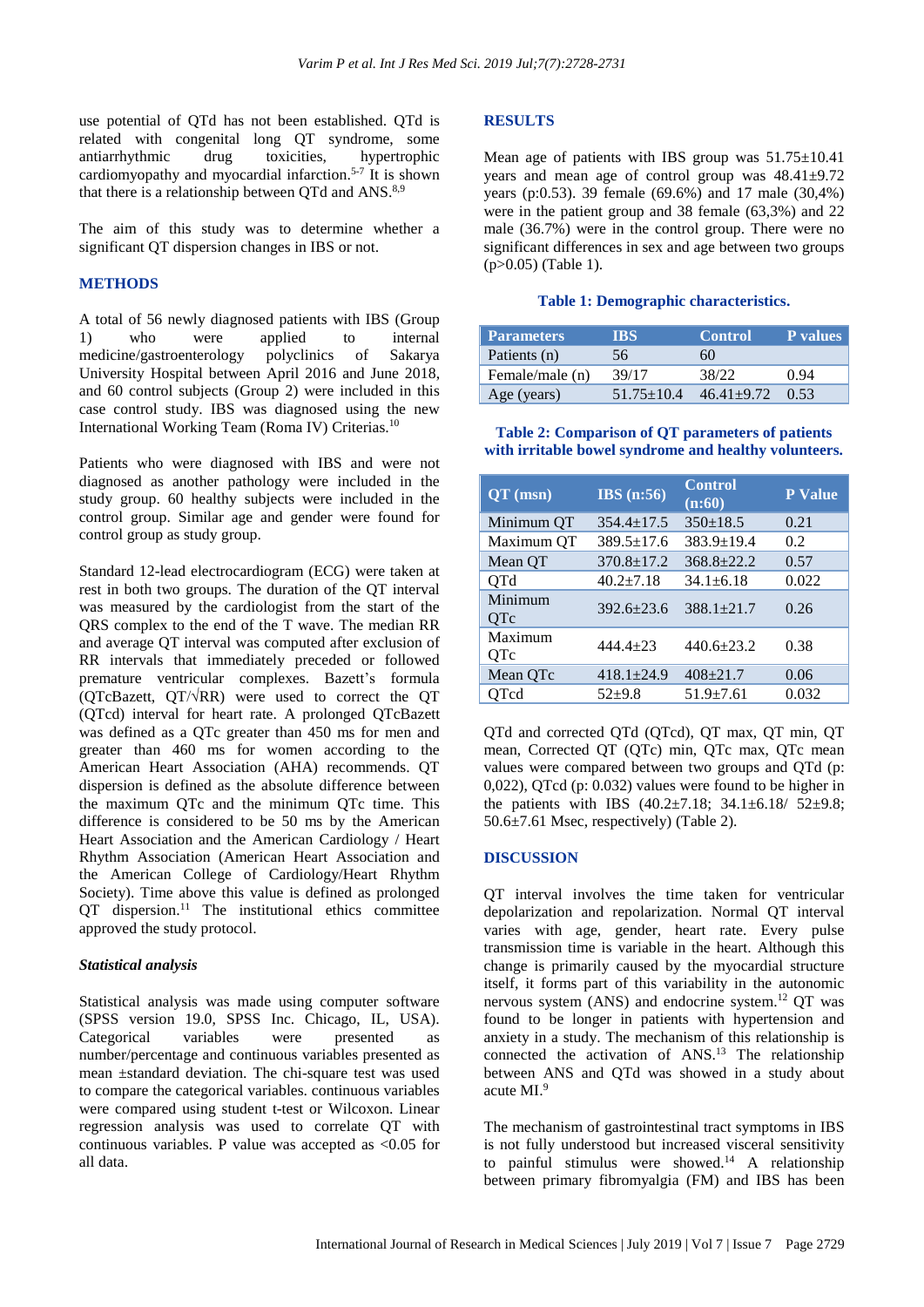showed in many studies.<sup>15-17</sup> Patients with IBS and patients with IBS+FM were compared in a study. Greater Visceral hypersensitivity were found in the patients with IBS+FM.<sup>18</sup> There are three mechanisms in the pathophysiology of these diseases; primary smooth muscle disorders, local defects in neural regulation and defects in ANS.<sup>19</sup>

Functional bowel diseases are diagnosed according to the updated ROMA criteria. Gastrointestinal pathologies are prominent in IBS. Psychosocial disorders and disorders of the brain's conduction system constitute the other components of this disease. Although the reason for this interaction is not fully explained, it is thought that these symptoms in IBS are caused by anomalies in autonomic nervous system which are common embryonic origin.<sup>10</sup>

Nakagawa et al, have shown that there is a close relationship between QT dispersion and autonomic nervous system imbalance in QT pattern in patients with functional bowel disease, also Fujimoto et al support this study.<sup>8,9</sup> Yorulmaz et al and Deepak J et al found same results showing autonomic dysfunction in IBS.<sup>20,21</sup> Akkus et al also showed prolongation of QTd and QTcd times for the QT dispersion in the patients with IBS and similar results were obtained in our study.<sup>22</sup>

#### **CONCLUSION**

In conclusion, our findings were consistent with the literature. Also association between QT dispersion and ischemic heart disease, myocardial infarction, ventricular fibrillation was showed in many studies. Patients with IBS should be followed closely for cardiovascular diseases.

*Funding: No funding sources*

*Conflict of interest: None declared*

*Ethical approval: The study was approved by the Institutional Ethics Committee*

#### **REFERENCES**

- 1. Scalera A, Loguercio C. Focus on irritable bowel syndrome. Euro Rev Med Pharmacol Sci. 2012;16:1155-71.
- 2. Pope CE II. Irritable Bowel Syndrome, In: Sleisenger MH, Fordtran JS, Eds. Gastrointestinal and Liver Diseasese, pathophysiology, diagnosis, management. Volume 2. Irritable Bowel Syndrome, 9rd ed. Philadelphia. Saunders; 2010:2091-104.
- 3. Furness, John Barton. The Enteric Nervous System. John Wiley and Sons; 2008:35-38.
- 4. Beyazit Y, Sain-Güven G, İskit AB. Uzun QT sendromu. Hacettepe Tıp Dergisi. 2005;36(1):43-8.
- 5. Day CP, McComb JM, Campbell RW. QT dispersion: an indication of arrhythmia risk in patients with long QT intervals. Br Heart J. 1990;63:342-4.
- 6. Bednar MM, Harrigan EP, Anziano RJ, Camm AJ, Ruskin JN. The QT interval. Prog Cardiovasc Dis. 2001;43:11-45.
- 7. Hohnloser SH. Effect of coronary ischemia on QT dispersion: J Electrocardiol. 1999;32:199-206.
- 8. Nakagawa M, TakahashiN, Iwao T, Yonemochi H, Ooie T, Hara M, et al. Evalution of autonomic influences on QT dispersion using the head uptilt test in healty subjects. Pacing Clin Electrophysiol. 1999;22:115863.
- 9. Fujimoto S, Uemura S, Tomoda Y, Yamomoto H, Matsukura Y, Horii M, et al. Effects of exercise training on the heart rate variability and QT dispersion of patients with acute myocardial infarction. Jpn Circ J. 1999;34:242.
- 10. Rome IV diagnostic criteria for functional GI disorder SRE leased at DDW, 2016. Available at: http: http://www.romecriteria.org/assets //bit.ly/28QsQMu. Accessed on 8 November 2017.
- 11. Rautaharju PM, Surawicz B, Gettes LS. AHA/ACCF/HRS recommendations for the standardization and interpretation of the electrocardiogram: part IV: the ST segment, T and U waves, andthe QT interval: a scientific statement from the American Heart Association Electrocardiography and Arrhythmias Committee, Council on Clinical Cardiology; the American College of Cardiology Foundation and the Heart Rhythm Society. Endorsed by the International Society for Computerized Electrocardiology. J Am Coll Cardio. 2009;53:982-91.
- 12. Malik M, Batchvarov VN. Measurement, interpretation and clinical potential of QT dispersion. J Am Coll Cardiol. 2000;36:1749.
- 13. Piccirillo G, Viola E, Nocco M, Santagada E, Durante M, Bucca C, Marigliano V. Autonomic modulation and QT interval dispersion in hypertensive subjects with anxiety. Hypertension. 1999 Aug;34(2):242-6.
- 14. Stam R, Akkermans LM, Wiegant VM. Trauma and the gut: interactions between stressful experience and intestinal function. Gut. 1997 Jun;40(6):704.
- 15. Yang TY, Chen CS, Lin CL, Lin WM, Kuo CN, Kao CH. Risk for irritable bowel syndrome in fibromyalgia patients: a National Database Study. Medicine. 2017 Apr;96(14).
- 16. Triadafilopoulos G, Simms RW, Goldenberg DL. Bowel dysfunction in fibromyalgia syndrome. Dig Dis Sci. 1991;36:59-64.
- 17. Sivri A, Cindaş A, Dincer F, Sivri B. Bowel dysfunction and irritable bowel syndrome in fibromyalgia patients. Clinical Rheumatol. 1996 May 1;15(3):283-6.
- 18. Moshiree B, Price DD, Robinson ME, Gaible R, Verne GN. Thermal and visceral hypersensitivity in irritable bowel syndrome patients with and without fibromyalgia. Clin J pain. 2007 May 1;23(4):323- 30.
- 19. Feng B, La JH, Schwartz ES, Gebhart GF. Irritable bowel syndrome: methods, mechanisms, and